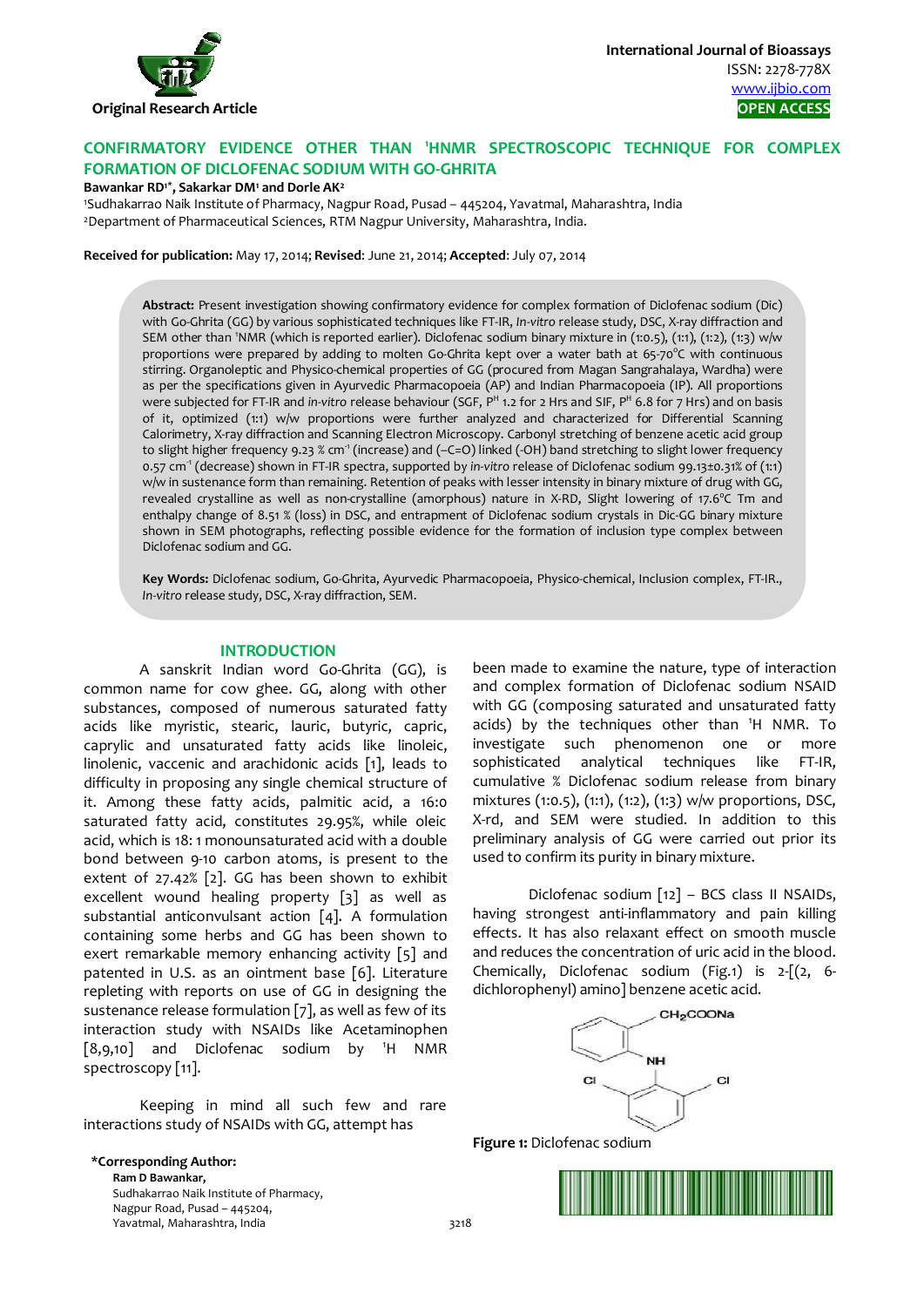### **MATERIALS AND METHODS**

Diclofenac sodium as a gift sample was kindly supplied by Zim Laboratories Ltd., Kalmeshwar, Nagpur. Go-Ghrita was purchased from Magan Sangrahalay, Wardha, India. All other chemicals and reagents used were of analytical grade and were procured.

## *Preliminary analysis of Go-Ghrita*

*Organoleptic analysis:* Colour, Odour, Taste and Texture of GG sample was evaluated as described in AP [13].

*Physical characterization:* Moisture content and Refractive index (reading at  $40^{\circ}$ C) of GG sample was determined by the method described in AP [13].

### *Chemical analysis:*

*Acid and Saponification values:* Acid and Saponification values of GG were determined as per the method described in AP [13].

*Iodine and Peroxide values:* Iodine and Peroxide values of GG were determined by pyridine bromide method and titration method as described in  $AP[13]$ .

*Ester value of GG:* Ester value, difference between Saponification value and Acid value was determined as described in AP [13].

*Baudouin test for GG:* Sample response for this test is checked to verify purity and adulterant present in it, as described in AP [13].

### *Free fatty acids (% oleic acid) and Unsaponifiable matter in GG*

 Free fatty acids levels of GG sample was determined by the method as described in AP [13] and IP [14].

# *Preparation of sample:*

To the molten GG kept over a water bath at 65- 70°C an amount of Diclofenac sodium was added and uniformly dispersed by continuous stirring to prepare (1:0.5), (1:1), (1:2), (1:3) w/w proportions. The 1:0.5 to 1:3 w/w proportions were selected for observing minimize to maximize the interaction (if any) [15] involved in it. The fused mixtures were homogenized and allowed to cool slowly to room temperature with stirring.

# *Fourier Transform Infrared Spectroscopy (FTIR):*

Fourier Transform Infrared Spectroscopy (FTIR) is a rapid analytical technique that measures vibrations of bonds within functional groups. FTIR spectral studies were carried out using an FTIR spectrometer (Perkin Elmer Spectrum 2000, Norwalk,

CT). Diclofenac sodium, GG and their binary mixtures  $(1:0.5)$ ,  $(1:1)$ ,  $(1:2)$ ,  $(1:3)$  w/w proportions were smeared onto KBr windows and the spectra were recorded from 500 to 3500/cm.

### *In-Vitro Diclofenac sodium Release Study*

The % cumulative Diclofenac sodium release from the binary mixtures (1:0.5), (1:1), (1:2), (1:3) w/w proportions were studied in 900 ml Simulated Gastric fluid (SGF),  $P^H$  1.2 without pepsin for first 2 Hrs and subsequent 7 Hrs in Simulated Intestinal fluid (SIF), P<sup>H</sup> 6.8 Phosphate buffer, stirred at 50 rpm,  $37^{\circ}$ C ± 0.5 $^{\circ}$ C by USP - I (Rotating Basket type) method, VIII stations Dissolution Test Apparatus, Electrolab, Mumbai. Scanning of Diclofenac sodium was carried out between 200-400 nm in both SGF and SIF and  $\lambda_{\text{max}}$  was reported to be at 368 nm and 278 nm respectively. Absorbance of standard calibration curve of Diclofenac sodium in SGF and SIF were analyzed, after adequate dilutions, at  $\lambda_{\text{max}}$  368 nm and 278 nm on UV Spectrophotometer (UV-1700; Pharmaspec, Shimadzu, Japan) equipped with UV probe software (2.01 version). Data was depicted in Microsoft excel and had correlation coefficient  $(R^2)$  0.998, 0.997 and equation of regression lines  $Y = 0.006X - 0.002$  and  $Y = 0.048X +$ 0.001 respectively.

### *Drug content*

The percent drug content of each binary mixture was determined. Weighed accurately about 50 mg of Diclofenac sodium binary mixtures (1:0.5), (1:1), (1:2), (1:3) w/w proportions and dissolved in 20 ml of alcohol using the magnetic stirrer for 20 min. To the solution obtained, simulated gastric fluid or simulated intestinal fluid was added and volume was made upto 100 ml. It was then filtered through Whatman filter paper no. 42 and required dilutions were made and absorbance was taken at 264 nm.

# *Differential Scanning Calorimetry (DSC)*

 5-10 mg of Diclofenac sodium sample, GG and their 1:1 w/w binary mixture was weighed into pin holed platinum pans (TG/DTA instruments) and heated under dry nitrogen in  $o$  - 340°C scanning range at a rate of  $10^{\circ}$ C/min. An empty pan was used as reference. Experiments were carried out in duplicate.

# *X-Ray Diffraction*

 X-ray diffraction of Diclofenac sodium, GG and their 1:1 w/w binary mixture was carried out on a Rigaku Rotating Anode Diffractometer RUH3R (Tokyo, Japan). Measurement conditions were 40 kV voltage, 30 mA current, at a scanning speed of  $2^{\circ}/\text{min}$ , step size 0.02 and scanning range from 10-80° 2Theta.

# *Scanning Electron Microscopy*

Scanning electron microscopy of Diclofenac sodium, GG and their 1:1 w/w binary mixture mounted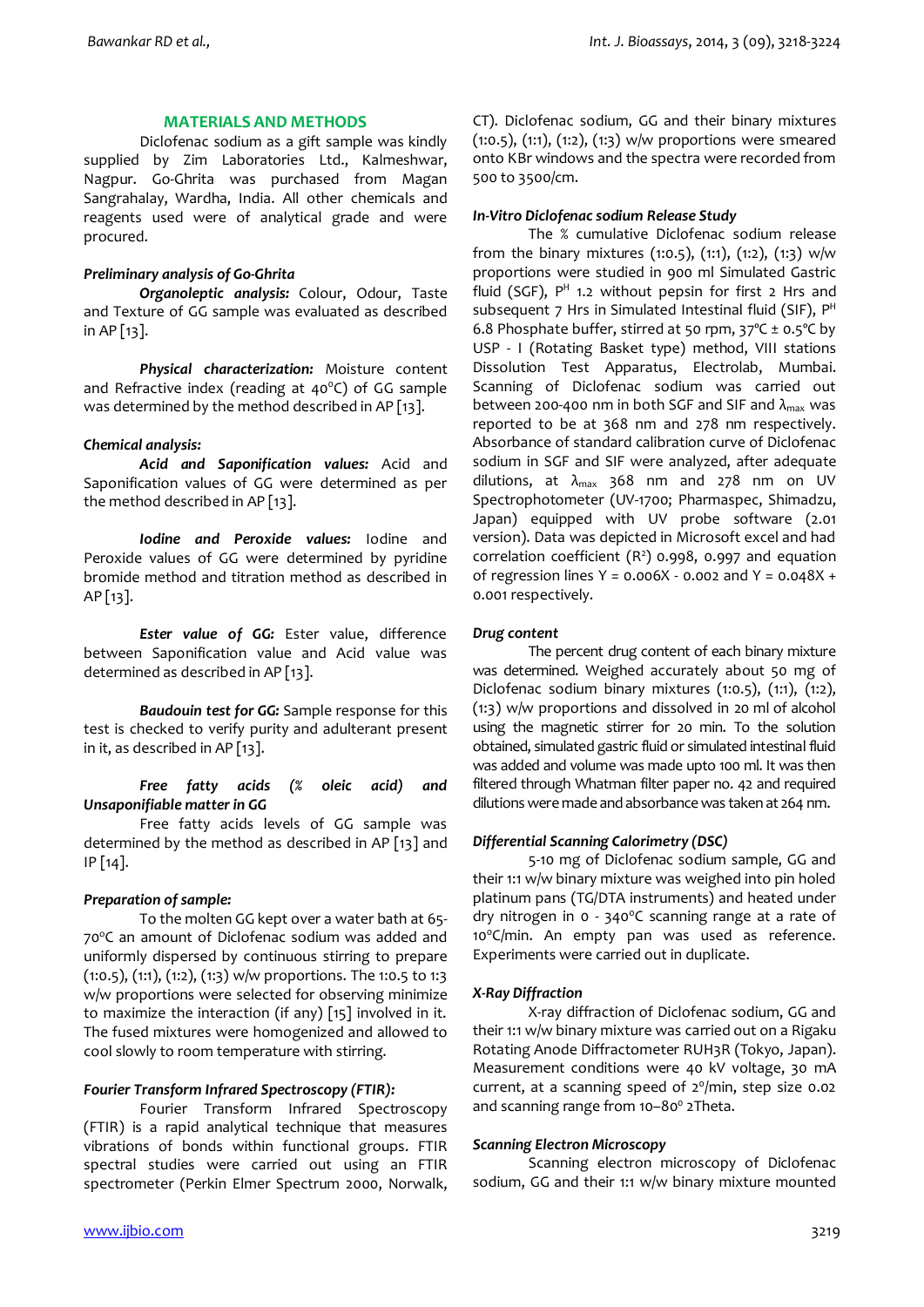on scanning electron microscope stubs with doublesided carbon tape and observed under 370701-14, S-3700, Scanning Electron Microscope.

### *Statistical analysis*

 The t-test was performed on all collected mean data obtained from physiological evaluation as well as dissolution studies. Significance was accepted at p≤0.05 [16].

### **RESULT AND DISCUSSION**

# *Physico-chemical analysis of GG*

Physico-chemical properties of GG given in Table 1 revealed the purity and adulterant free GG. All the tested parameter of GG passes the standards and limit given in Ayurvedic Pharmacopoeia [13] and Indian Pharmacopoeia [14] respectively.

| Table 1: Physico-chemical analysis of GG |  |  |
|------------------------------------------|--|--|
|------------------------------------------|--|--|

| Sr.<br>No | Physiological parameters<br>of GG  | <b>Observations</b><br>(Mean ± S.D.) |                   |
|-----------|------------------------------------|--------------------------------------|-------------------|
| 1.        | Moisture content                   | $0.087% \pm 0.0290$                  | NMT 0.5%          |
| 2.        | Refractive index                   | $42 \pm 0.0090$                      | $40 - 45$         |
| 3.        | Acid value                         | $0.22 \pm 0.0190$                    | NMT 0.15 - 0.25 % |
| 4.        | Saponification value               | 190.74 ± 0.0210                      | <b>NMT 225</b>    |
| 5.        | Ester value                        | 189.79 ±0.0030                       | <b>NMT 225</b>    |
| 6.        | Iodine value                       | $25.88 \pm 0.0199$                   | <b>NMT 35</b>     |
| 7.        | Free fatty acids (% oleic<br>acid) | $2.73 \pm 0.0171$ %                  | NMT $3\%$         |
| 8.        | Unsaponifiable matter (%)          | $0.4 \pm 0.0025$ %                   | NMT 1.5 %         |
| 9.        | Baudouin test                      | pink<br>No<br>color<br>formation     | No pink colour    |
| 10.       | Peroxide value                     | 0.00                                 | Less than 0.5     |

All the determinations are carried out five times with significance (p≤0.05)

### *Fourier Transform Infrared Spectroscopy*

Fig. 2 showing FT-IR spectra of Diclofenac sodium (A), GG (B) and binary mixture of Dic with GG in different w/w proportions  $(C - F)$ , reveling retention of characteristics bands at 1571.36 cm<sup>-1</sup> (C=O), 714.43 cm<sup>-1</sup> (-Cl stretch), 1466.80 cm<sup>-1</sup> (CH bend), 1555.12 cm<sup>-1</sup> (NH bend) as reported in literature [17, 19]. The ability of the GG to form a complex with Diclofenac sodium depends on the nature of the core-surface groups of GG (composed of saturated and unsaturated fatty acids), electrostatic interactions between the GG and Dic, and the ability of the Dic to form a conjugate with the GG through chemical bonding. One might expect that the Dic with the carboxylic group may form a complex with surface unsaturated -C=C- fatty acids group (may exists as dimer involving hydrogen bonding) [19] of GG and may physically encapsulate the Diclofenac sodium structure as bands shown in Dic at  $3386.64$  cm<sup>-1</sup> (NH stretch),  $3256.04$  cm<sup>-1</sup> (Aromatic CH), is disappear in all binary mixture.

Pure Diclofenac sodium (Fig. 2A) shows a strong carbonyl band absorbance at 1571.36 cm<sup>-1</sup>,

which corresponds to the carboxyl acid group (COOH) where as other smaller peaks in the region 1500–500 cm−1 are contributions from the benzene ring [16]. FTIR spectrum of all binary mixture (Fig. 2C - F) 1:0.5, 1:1, 1:2, 1:3 w/w shows disappearance of strong carbonyl band at 1571.36 cm−1 of Diclofenac sodium and shifted to slight higher frequency 1741.52 cm<sup>-1</sup> (i.e. 9.23 % cm<sup>-1</sup> increase), as well as (–C=O) linked (-OH) band stretching to slight lower frequency 1458.39  $cm<sup>-1</sup>$  (i.e. 0.57 cm<sup>-1</sup> decrease) band due to observed band respective at 1571.36 cm<sup>-1</sup> and 1466.94 cm<sup>-1</sup> (Fig. 2B) of carboxylic and OH group of saturated or unsaturated fatty acid [8, 9] present in GG.



**Figure 2:** FT-IR Spectra of A) Diclofenac sodium, B) GG, C) Binary mixture of Dic-GG 1:0.5 w/w, D) 1:1 w/w, E) 1:2 w/w, F) 1:3 w/w proportion.

| Characteristic<br>Peaks | Dic sod | 1:0.5   | 1:1     | 1:2     | 1:3     | $%$ cm <sup>-1</sup><br>Stretching |
|-------------------------|---------|---------|---------|---------|---------|------------------------------------|
| $C = O (cm1)$           | 1571.36 | 1741.43 | 1741.52 | 1740.82 | 1741.34 | 9.23<br>Increase                   |
| $Cl$ stretch $(cm1)$    | 714.43  | 720.77  | 720.70  | 716.32  | 720.80  | 0.88<br>Increase                   |
| $CH$ bend $(cm1)$       | 1466.80 | 1458.24 | 1458.39 | 1457.19 | 1457.78 | 0.57<br>Decrease                   |
| NH bend $(cm1)$         | 1552.12 | 1707.31 | 1706.75 | 1706.28 | 1705.29 | 8.96<br>Increase                   |

#### *Drug content and % Diclofenac sodium Release*

Binary mixtures of various w/w proportions were subjected for Diclofenac sodium determination and 1:1 w/w content was found to be highest 98.95±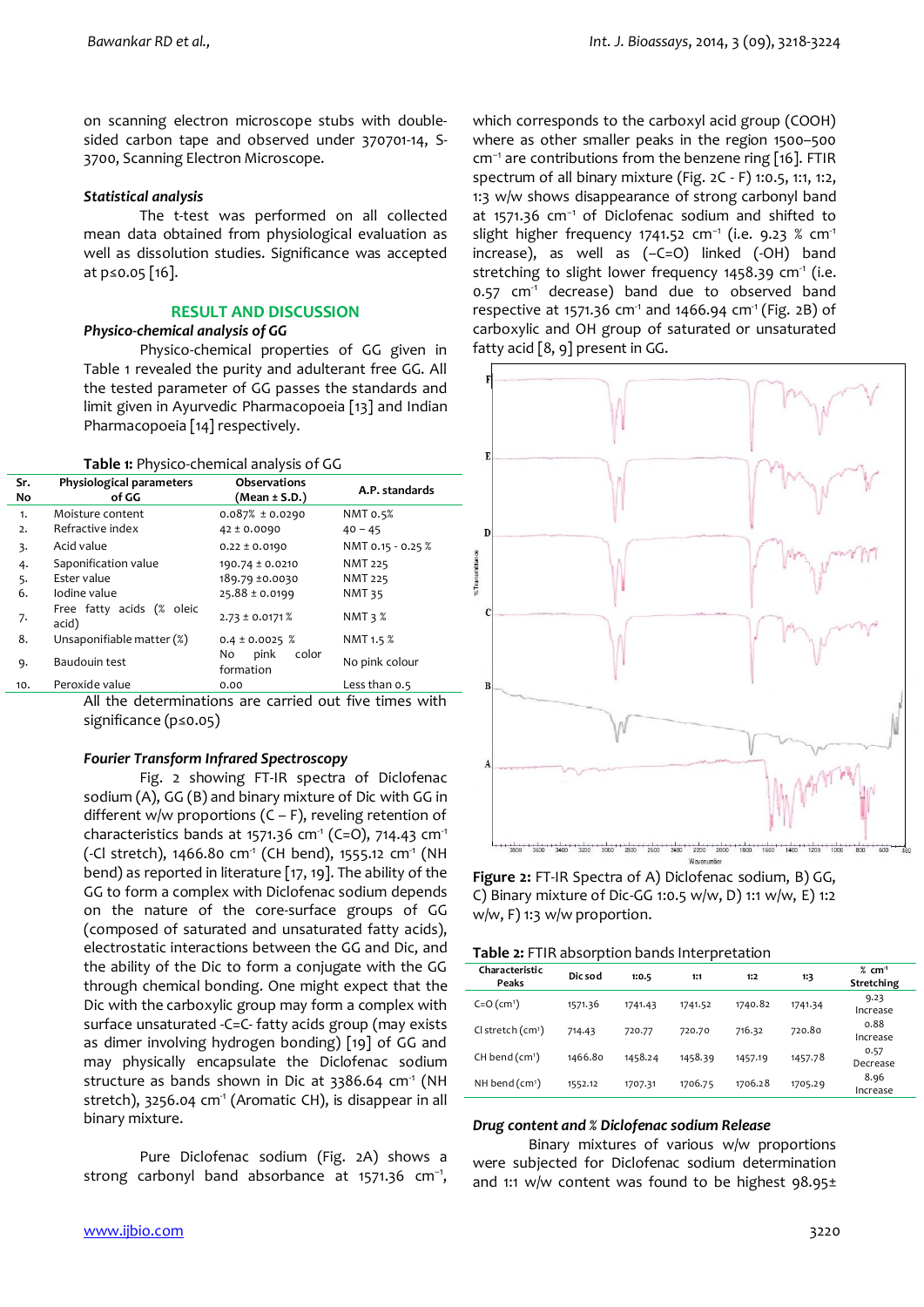0.32 in SGF, 98.79± 0.24 in SIF observed slightly less (Table 3) in 1:0.5, 1:2, 1:3. The strength and stability of the Dic-GG complex was examined using in vitro release study. Fig. 3 represents more uniform and sustenance zero order release 99.13±0.31 (Table 4) of Diclofenac sodium with  $R^2$  value 0.9896 (Table 5) from 1:1 binary complex in both SGF and SIF, represents the efficacy, integrity and entrapment of Dic in Dic-GG binary mixture. The order of % cumulative Diclofenac sodium release is 1:1 > 1:0.5 > 1:2 > 1:3.

Table 3: Percent drug content of Diclofenac sodium from binary mixtures

| Sr.            | <b>Binary mixtures</b> | Drug content* (%) |                  |  |  |
|----------------|------------------------|-------------------|------------------|--|--|
| No.            | w/w proportion         | SGF               | SIF              |  |  |
| 1.             | 1:0.5                  | 95.51± 0.42       | $96.25 \pm 0.11$ |  |  |
| $\overline{2}$ | 1:1                    | 98.95± 0.32       | 98.79± 0.24      |  |  |
| 3.             | 1:2                    | $96.75 \pm 0.43$  | 97.10± 0.29      |  |  |
| 4.             | 1:3                    | 97.45± 0.21       | $96.08 \pm 0.18$ |  |  |
|                | $\sim$ $\sim$<br>. .   |                   |                  |  |  |

**\***Represents mean ± S. D. (n=3)



**Figure 3:** Cumulative % Diclofenac sodium release from (1:0.5), (1:1), (1:2), (1:3) w/w proportions.

| Table 4: Cumulative % Diclofenac sodium release of various binary mixtures |  |
|----------------------------------------------------------------------------|--|
|----------------------------------------------------------------------------|--|

| Sr.                                  | Medium                   | Time           | Cumulative % Diclofenac sodium release* |                 |            |            |  |  |
|--------------------------------------|--------------------------|----------------|-----------------------------------------|-----------------|------------|------------|--|--|
| No.                                  |                          | (Hr)           | 1:0.5                                   | 1:1             | 1:2        | 1:3        |  |  |
| 1.                                   | HCI.<br>0.1 <sub>N</sub> | 1              | $5.7 \pm 0.23$                          | $6.45 \pm 0.11$ | 10.5±0.20  | 12.6±0.19  |  |  |
| $\overline{2}$                       | $PH$ 1.2                 | $\overline{2}$ | 15.16±0.31                              | 13.81±0.23      | 15.76±0.32 | 15.31±0.17 |  |  |
| 3.                                   |                          | 3              | 46.24±0.26                              | 42.49±0.20      | 39.61±0.11 | 38.41±0.16 |  |  |
| 4.                                   | Phosphate                | 4              | 60.06±0.41                              | 53.11±0.22      | 51.20±0.05 | 50.83±0.15 |  |  |
| 5.                                   | Buffer, P <sup>H</sup>   | 5              | 74.15±0.13                              | 70.38±0.31      | 66.09±0.16 | 64.57±0.13 |  |  |
| 6.                                   | 6.8                      | 6              | 88.24±0.24                              | 84.47±0.17      | 76.37±0.26 | 73.83±0.09 |  |  |
| 7.                                   |                          |                | 98.05±0.41                              | 93.45±0.21      | 81.21±0.27 | 80.31±0.25 |  |  |
| 8.                                   |                          | 8              | 98.14±0.13                              | 99.13±0.31      | 86.53±0.19 | 84.12±0.11 |  |  |
| $(n=3)$<br>(*Represents mean ± S.D.) |                          |                |                                         |                 |            |            |  |  |

**Table 5:** Release kinetics of various binary mixtures

| <b>Release Model</b> | 1:0.5          | 1:1            | 1:2            | 1:3            |
|----------------------|----------------|----------------|----------------|----------------|
|                      | R <sup>2</sup> | R <sup>2</sup> | R <sup>2</sup> | R <sup>2</sup> |
| Zero Order           | 0.984165       | 0.989610       | 0.988003       | 0.987788       |
| First Order          | 0.865161       | 0.873075       | 0.8540151      | 0.8511787      |
| Higuchi Release      | 0.952255       | 0.950297       | 0.960853       | 0.962079       |
| Corse Mayer Release  | 0.138432       | 0.116643       | 0.067218       | 0.049848       |
| Hixson Crowell Model | 0.939045       | 0.945876       | 0.932448       | 0.932683       |
|                      |                |                |                |                |

# *Differential Scanning Calorimetry*

 The DSC thermograms of Diclofenac sodium, GG and Dic-GG 1:1 w/w proportions are presented in Fig. 4. The following general results can be derived from Table 6, 7; the melting temperature of binary systems (Fig.4C) is lower than those of single Diclofenac sodium (Fig.4A). The thermogram of Diclofenac sodium-GG 1:1 w/w records two sharp endothermic peaks corresponding to their melting point with onset at 53.9<sup>o</sup>C and 269.9<sup>o</sup>C respectively along with approximately 8.51 % loss in enthalpy ( $\Delta H_{observed}$ ) in comparison to (ΔH<sub>calculated</sub>) values of system, suggesting the possibility of interaction [20,21].



**Figure 4:** DSC of A) Diclofenac sodium, B) GG, C) Binary mixture of Dic-GG 1:1 w/w proportion.

**Table 6:** Thermal parameters of Diclofenac sodium, GG and binary mixture 1:1 w/w proportions

| Sr. No. | Type       | $T_{\rm peak}$ (°C) | $\Delta H$ (J/g) |
|---------|------------|---------------------|------------------|
|         | Dic        | 287.5               | 3.26             |
|         | GG         | 52.9                | 26.7             |
|         | Dic-GG 1:1 | 269.9               | 24.9             |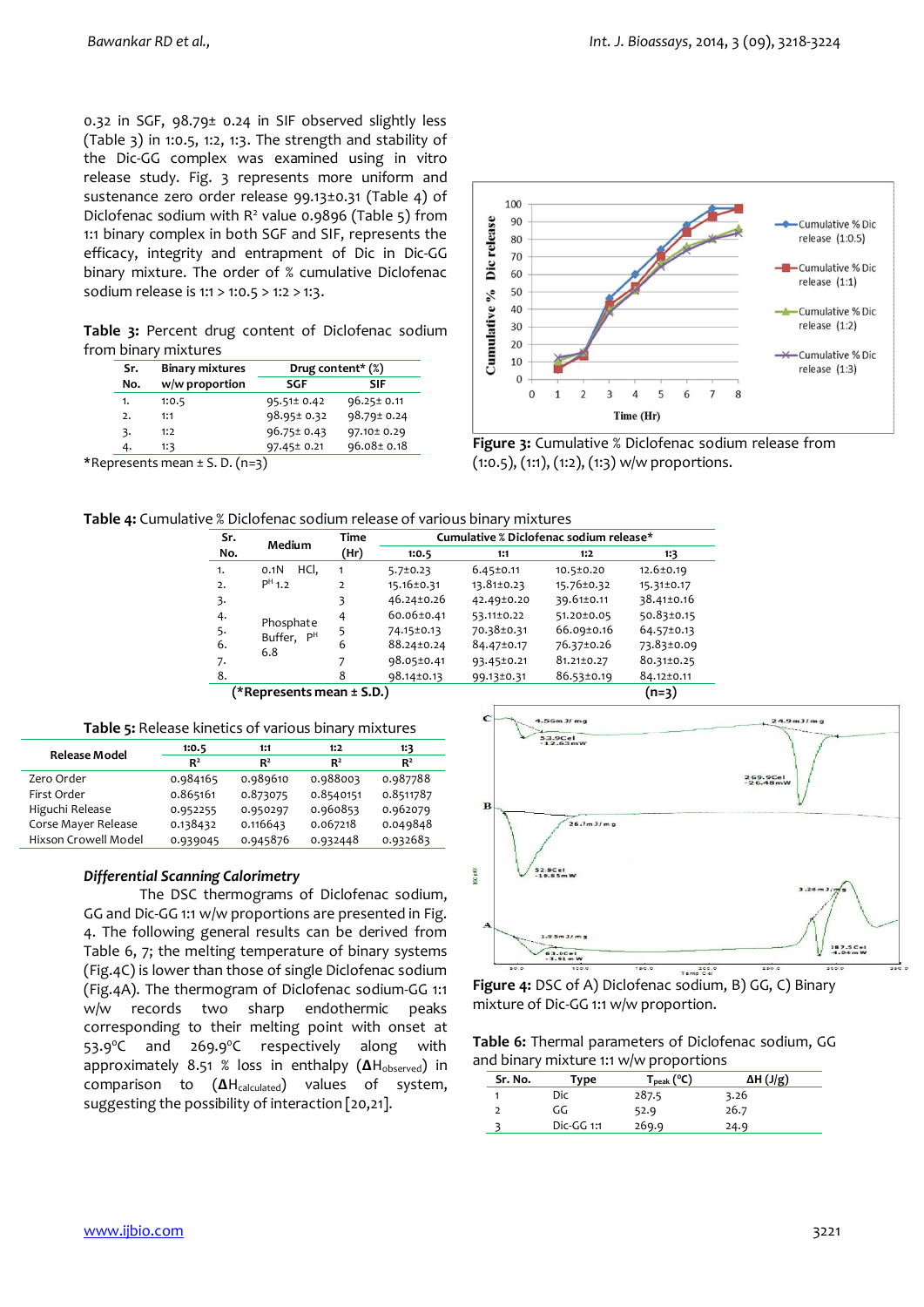### **Table 7:** Thermal parameters of Dic-GG 1:1 w/w proportions

| <b>Binary Mixture</b> | 1 <sup>5T</sup> Transition |                  | 2 <sup>ND</sup> Transition |                  | $\Delta H_{\rm obs}$ (J/g)<br>$\Delta H_{cal}(J/g)$ | ΔH %  |                           |
|-----------------------|----------------------------|------------------|----------------------------|------------------|-----------------------------------------------------|-------|---------------------------|
|                       | (°C)<br>peak               | $\Delta H$ (J/g) | $T_{\rm peak}$ (°C)        | $\Delta H (J/g)$ |                                                     |       | /Result                   |
| $Dic-GG$ 1:1 $w/w$    | 53.9                       | 4.56             | 269.9                      | 24.9             | 27.15                                               | 29.46 | $8.51($ loss <sup>)</sup> |

#### *X-Ray Diffraction*

The diffraction pattern of crystalline nature of Diclofenac sodium, GG and binary mixture are shown in Fig. 5. The characteristic diffraction peaks of Diclofenac (Fig. 5A) were also found in binary mixture of drug with GG (Fig. 5C). It can be also noticed that, the intensity of peak in the binary mixture of drug with GG is lesser than that in X-ray diffraction pattern of the drug alone. That is may be due to the lipidic polymorphism of GG, indicating there is a complete change in the crystallinity of the drug and suggesting that Diclofenac is in either amorphous form [22] or entrapped in GG matrix. Accordingly it can be concluded that, the drug in binary mixture are in two forms, one crystalline form and the other in non-crystalline one.



**Figure 5:** X- RD of A) Diclofenac sodium, B) GG, C) Binary mixture of Dic-GG 1:1 w/w proportion.

### *Scanning Electron Microscopy*

 Scanning electron micrographs of crystals of Diclofenac sodium appear more discrete and irregular in shaped a as illustrates in Fig. 6 (A) at 100X magnification. In the admixture of Diclofenac sodium with GG, the open lattice matrix or cage like crystal structures of GG Fig. 6 (B) entrapped discrete and irregular shaped Diclofenac sodium crystals with them (inclusion type complex) [23]; some of them lost their crystal habit while the habit of remaining was modified in the presence of GG, highlighted by arrow in Fig. 6 (C). The degree of entrapped discrete and irregular shaped Diclofenac sodium crystals in open lattice matrix or cage like crystal structures of GG may be the determining factor in the diffusion or dissolution of Diclofenac sodium.





**Figure 6:** Scanning electron microscopy at a magnification of 100X A) Diclofenac sodium, B) GG, C) Binary mixture of Diclofenac sodium with GG (marked arrow showing Diclofenac sodium crystals get trapped in cage like structures of GG)

#### **CONCLUSION**

 In present investigation, we report the evidence of complex formation of Diclofenac sodium with Go-Ghrita other than 'NMR technique. The FT-IR spectrum of binary mixtures detected characteristics increase in strong carbonyl band and decrease in (– C=O) linked –OH band. More uniform and sustenance zero order release of 1:1 w/w from *in-vitro* dissolution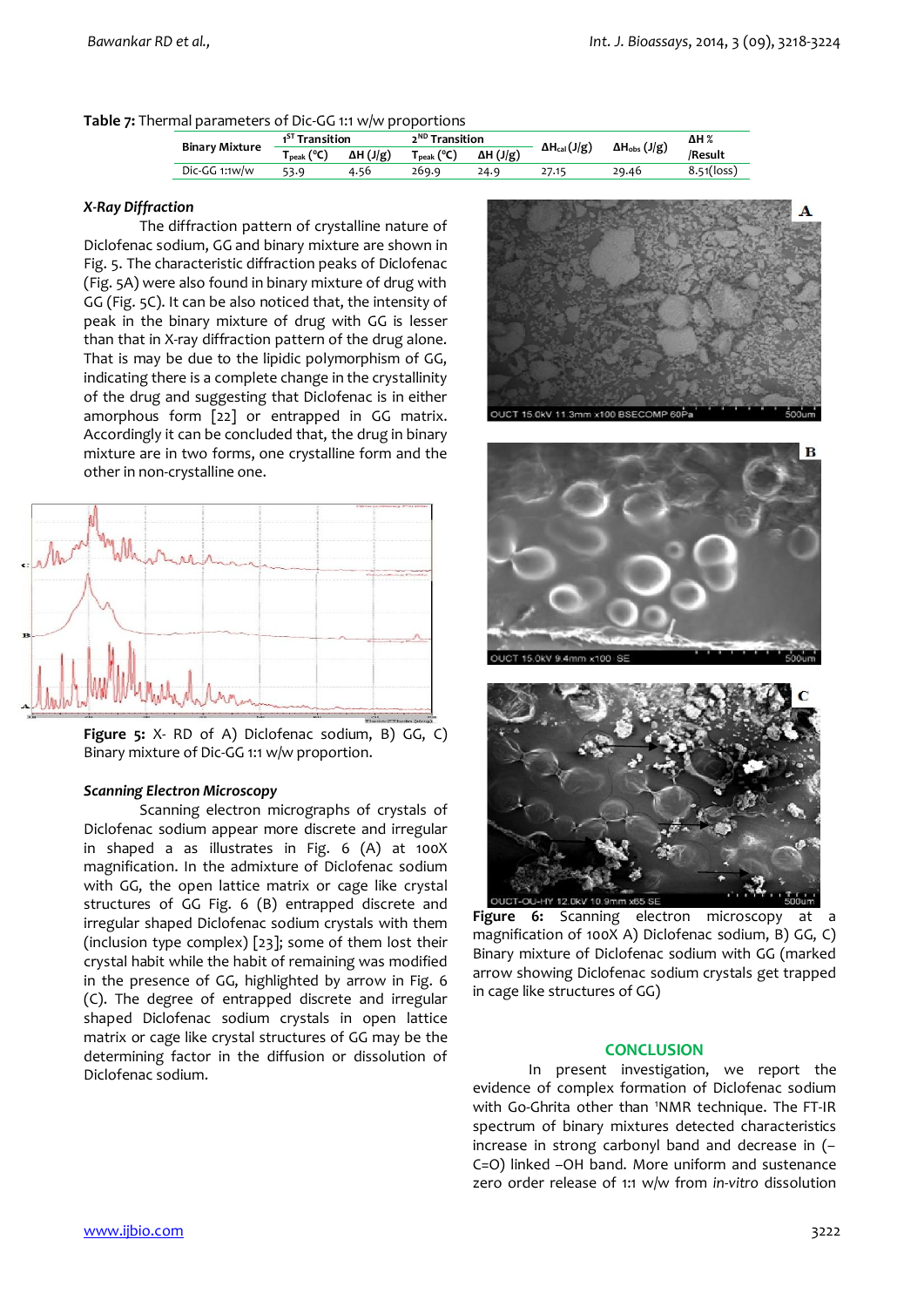study (render its selection for optimization), % loss in enthalpy (ΔH<sub>observed</sub>) in comparison to (ΔH<sub>calculated</sub>) values of DSC system, suggesting the possibility of interaction. Moreover such complexation phenomenon can be verified by X-RD, and SEM. Retention of respective peaks at their positions with lesser intensity of peak in the 1:1 w/w binary mixture of drug with GG, revealed crystalline as well as non-crystalline (amorphous) nature of Diclofenac sodium in X-RD, confirming possible interaction between Diclofenac sodium and fatty acids present in GG, substantiated by SEM photographs. SEM further elucidated entrapment of Diclofenac sodium crystal structure in open lattice matrix or cage like crystal structures of GG suggesting inclusion type complex. However, an interesting part is, such sustenance release inclusion complex of Diclofenac sodium with GG (or other NSAIDs which may form a complex with GG) may be useful in increasing the oral bioavailability or comparing such complex concentration in various biological fluids in experimental animals is under study.

# **ACKNOWLEDGEMENTS**

The authors gratefully acknowledge the useful discussion with Dr. Arun K Misra, Scientist, Cadila Pharmaceuticals Ltd., Dholka, Ahmedabad, India. In addition, the authors would like to thank Vijay Pudke, Head, Quality Control Department, Zim Laboratories Ltd., Kalmeshwar, Nagpur, (M.S.), India for kindly supplying Diclofenac sodium gift sample.

#### **REFERENCES**

- 1. Rangappa KS, Achaya KT. Indian Dairy Products, Bombay, Asia Publishing House 1974.
- 2. Ramamurthy MK, Narayanan KM. Fatty acid compositions of buffalo and cow milk fats by GLC, Milchwissenschaft; 1971, 26: 693-697.
- 3. Datta HS, Mitra SK, Patwardhan B. Wound healing activity of topical application forms based on Ayurveda; eCAM; 2009, 1-10.
- 4. Achliya GS, Wadodkar SG, Dorle AK. Evaluation of sedative and anticonvulsant activities of Unmadnashak Ghrita; J Ethnopharmacol. 2004, 94(1): 77-83.
- 5. Achliya GS, Wadodkar SG, Dorle AK. Evaluation of C.N.S. activity of Brahmi Ghrita; Indian Journal of Pharmacology; 2005, 37 (1); 33-38.
- 6. Shah E. Phamaceutial / Medicinal formulation containing Cow's ghee as a vehicle, U.S. 1997; Patent, 5693327.
- 7. Sakarkar DM, Jaiswal SB, Dorle AK, Deshmukh VN. Application of cow's ghee as hot melt coating agent in the design of sustained release pellets; International Journal of Pharm Tech and Research; 2009, 1(4), 1167- 1172.
- 8. AK Misra M, Panpalia GM, Dorle AK. Thermo analytical and microscopic investigation of interaction between paracetamol and fatty acid crystals, J. Macromol Sci. PAC., 2007, 44: 685-690.
- 9. Misra AK, Misra M, Panpalia GM, Dorle AK. Interaction study of Paracetamol with saturated (Capric) and unsaturated (Oleic) Fatty acids; Pharmaceutical Development and Technology, 2007, 12: 1-6.
- 10. Misra AK, Misra M, Panpalia GM, Dorle AK. Investigation of mechanism of release of Acetaminophen from cow's ghee and its saturated fatty acids; J. Pharm. Res., 2008, 7: 220.
- 11. Misra M, Misra AK, Zope P, Panpalia GM and Dorle AK. Interaction study of NSAIDs with cow's ghee and its fatty acids by NMR spectroscopy; J. of Global Pharma Technology, 2010, 2(8): 24-29.
- 12. Pharmacopoeia, Volume-II, The Department of Health, Social Services and Public Safety; British Pharmacopoeia Commission Office, London, 2009, A 1-5.
- 13. The Ayurvedic Pharmacopoeia of India, Part I, Volume VI, 1st edition, Published by government of India, Ministry of Health & Family Welfare, Department of Ayurveda, Yoga & Naturopathy, Unani, Siddha & Homeopathy [Ayush], New Delhi, 204 - 210.
- 14. Indian Pharmacopoeia, Volume-I, Published by The Indian Pharmacopoeia Commission, Ghaziabad, on behalf of Government of India, Ministry of Health and Family Welfare, Delhi, 2007; 89-90.
- 15. Akers MJ. Preformulation testing of solid oral dosage forms, Can. J. Pharm., 1976; 11: 1-10.
- 16. Townend J. Practical Statistics for Environmental and Biological Scientists; England, John Wiley and Sons Ltd, 2002, 270-276.
- 17. Nakanishi K, Solomon PH. Infrared Absorption Spectroscopy, Holden-Day, Inc.: San Francisco, 1977.
- 18. Kolhe P, Misra E, Kannan RM, Kannan S, Lieh-Lai M. Drug complexation, in vitro release and cellular entry of dendrimers and hyper branched polymers; International Journal of Pharmaceutics, 259, (2003), 143–160.
- 19. Silverstein RM, Webster FX. Spectrometric Identification of Organic Compounds; VI Ed., John Wiley & Sons, Inc.: New York, 1998, 95–97.
- 20. Hamed H, Shattawy El, Garnet EP, Kildsig DO. Aspartame -Direct Compression Excipients: Pre-formulation Stability Screening Using Differential Scanning Calorimetry Drug Dev. Ind. Pharm., 1981, 7(5), 605-619.
- 21. Loftsson T, Olafsdottir BJ, Frioriksdottir H, Jonsdottir S. Cyclodextrin complication of NSAIDs: Physiochemical considerations, Eur. J. Pharm. Sci. 1993, 1, 95–101.